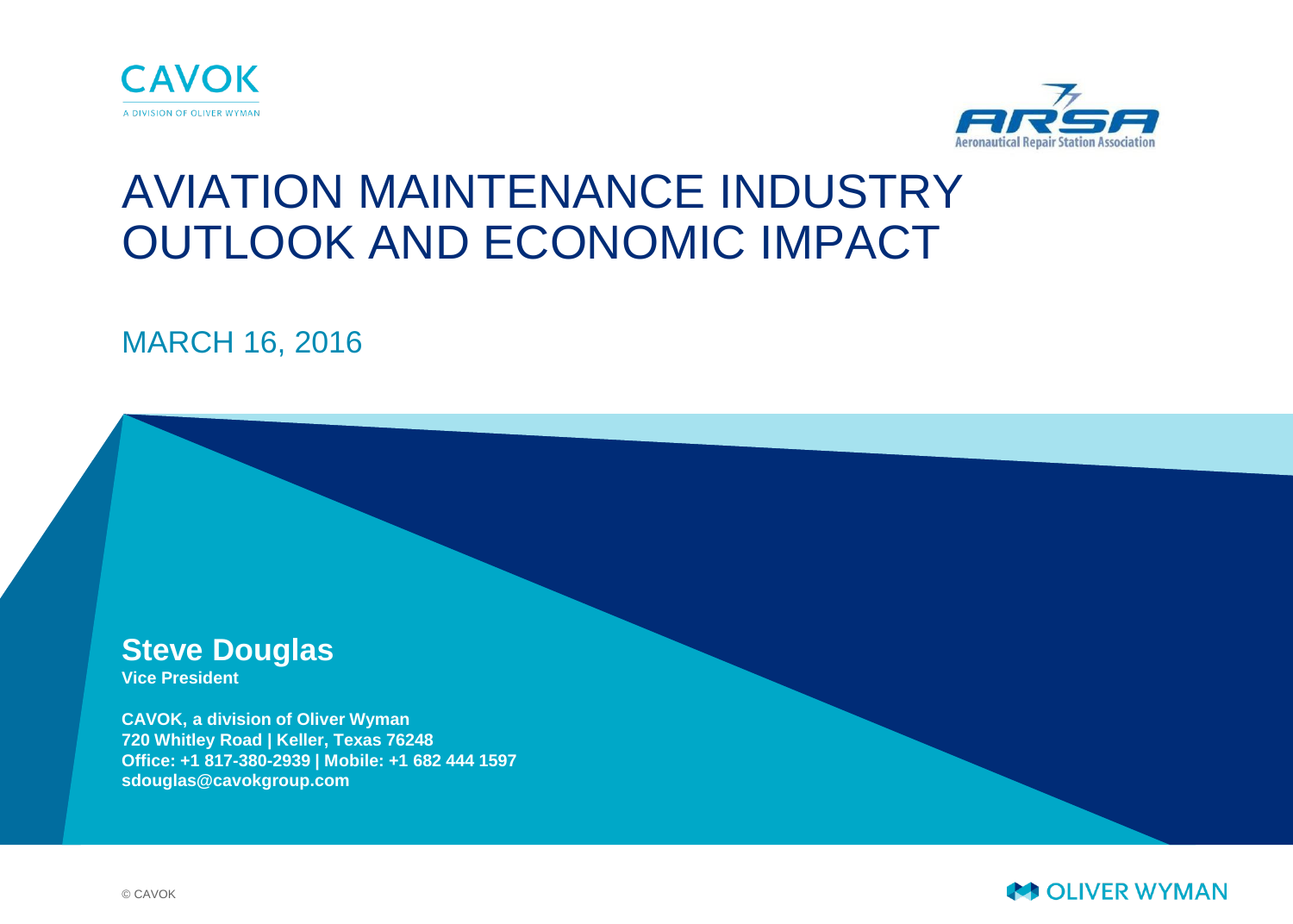## The global air transport jet and turboprop MRO market is currently \$67.7B and is forecast to grow 3.9% per year on average through 2026

#### **2016-2026 Global MRO Market Forecast** by MRO Segment



### **2016-2026 Global MRO Market Share Forecast** by MRO Segment

#### **Share of MRO Market**



Engine MRO will continue to significantly increase its share over the forecast period. Engines are having longer on-wing times; however, Shop Visits are more expensive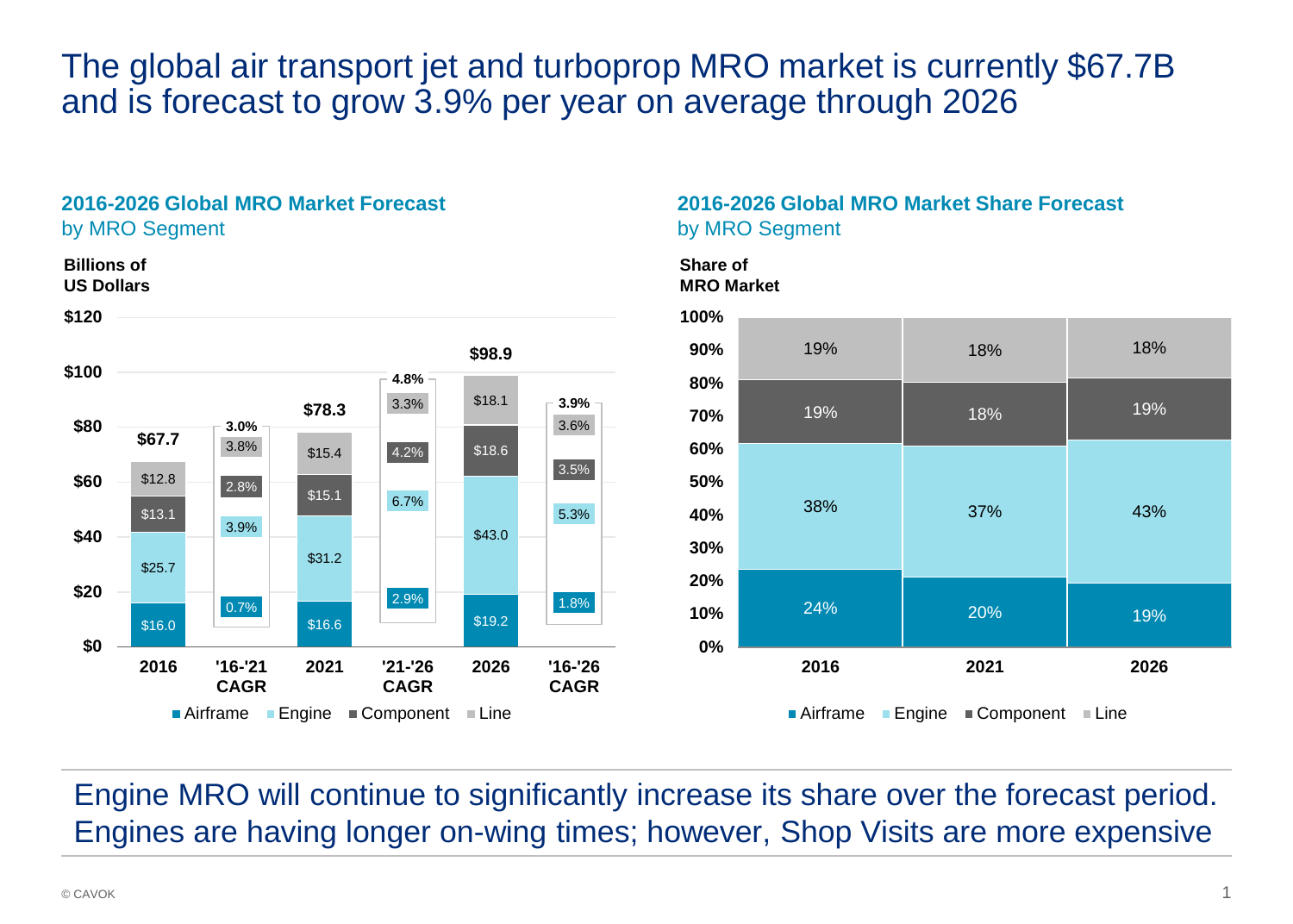## North American operators currently generate \$12.5B in airframe, engine, and component maintenance demand per year

| \$25<br>\$20<br>\$15<br>\$10<br>\$5   |               |                        |             |                          |             |                         |                              |                         |                          |
|---------------------------------------|---------------|------------------------|-------------|--------------------------|-------------|-------------------------|------------------------------|-------------------------|--------------------------|
| \$0<br><b>Supply</b><br><b>Demand</b> | <b>Africa</b> | Asia<br><b>Pacific</b> | China       | Eastern<br><b>Europe</b> | India       | Latin<br><b>America</b> | <b>Middle</b><br><b>East</b> | <b>North</b><br>America | Western<br><b>Europe</b> |
| <b>Africa</b>                         | 43%           | 8%                     | 2%          | NEGL                     | NEGL        | <b>NEGL</b>             | 6%                           | 3%                      | 38%                      |
| <b>Asia Pacific</b>                   | <b>NEGL</b>   | 57%                    | 5%          | NEGL                     | <b>NEGL</b> | <b>NEGL</b>             | <b>NEGL</b>                  | 7%                      | 31%                      |
| China                                 | <b>NEGL</b>   | 22%                    | 42%         | NEGL                     | NEGL        | NEGL                    | NEGL                         | 18%                     | 17%                      |
| <b>Eastern Europe</b>                 | NEGL          | <b>NEGL</b>            | 2%          | 10%                      | <b>NEGL</b> | NEGL                    | 2%                           | 9%                      | 75%                      |
| India                                 | NEGL          | 46%                    | <b>NEGL</b> | NEGL                     | 17%         | NEGL                    | 1%                           | 4%                      | 33%                      |
| <b>Latin America</b>                  | NEGL          | 3%                     | <b>NEGL</b> | NEGL                     | <b>NEGL</b> | 36%                     | <b>NEGL</b>                  | 27%                     | 34%                      |
| <b>Middle East</b>                    | 1%            | 10%                    | <b>NEGL</b> | <b>NEGL</b>              | NEGL        | <b>NEGL</b>             | 21%                          |                         | 61%                      |
| <b>North America</b>                  | <b>NEGL</b>   | 5%                     | 1%          | <b>NEGL</b>              | <b>NEGL</b> | 3%                      | 2%                           | 68%                     | 21%                      |
| <b>Western Europe</b>                 | <b>NEGL</b>   | 2%                     | $1\%$       | 1%                       | <b>NEGL</b> | <b>NEGL</b>             | $1\%$                        |                         | 88%                      |

- 68% of this demand is met by MRO providers in North America
- Approximately \$4.0B of MRO demand is performed in regions outside North America
- An additional \$3.3B is conducted for other regions
- This results in a total of \$11.8B of MRO supplied by North American providers

Thus, North America is a **net importer** of MRO services **68%**

Note: Left column indicates region demand is generated in (region of operator). Top row indicates region maintenance is supplied/performed in (region of MRO). NEGL = Negligible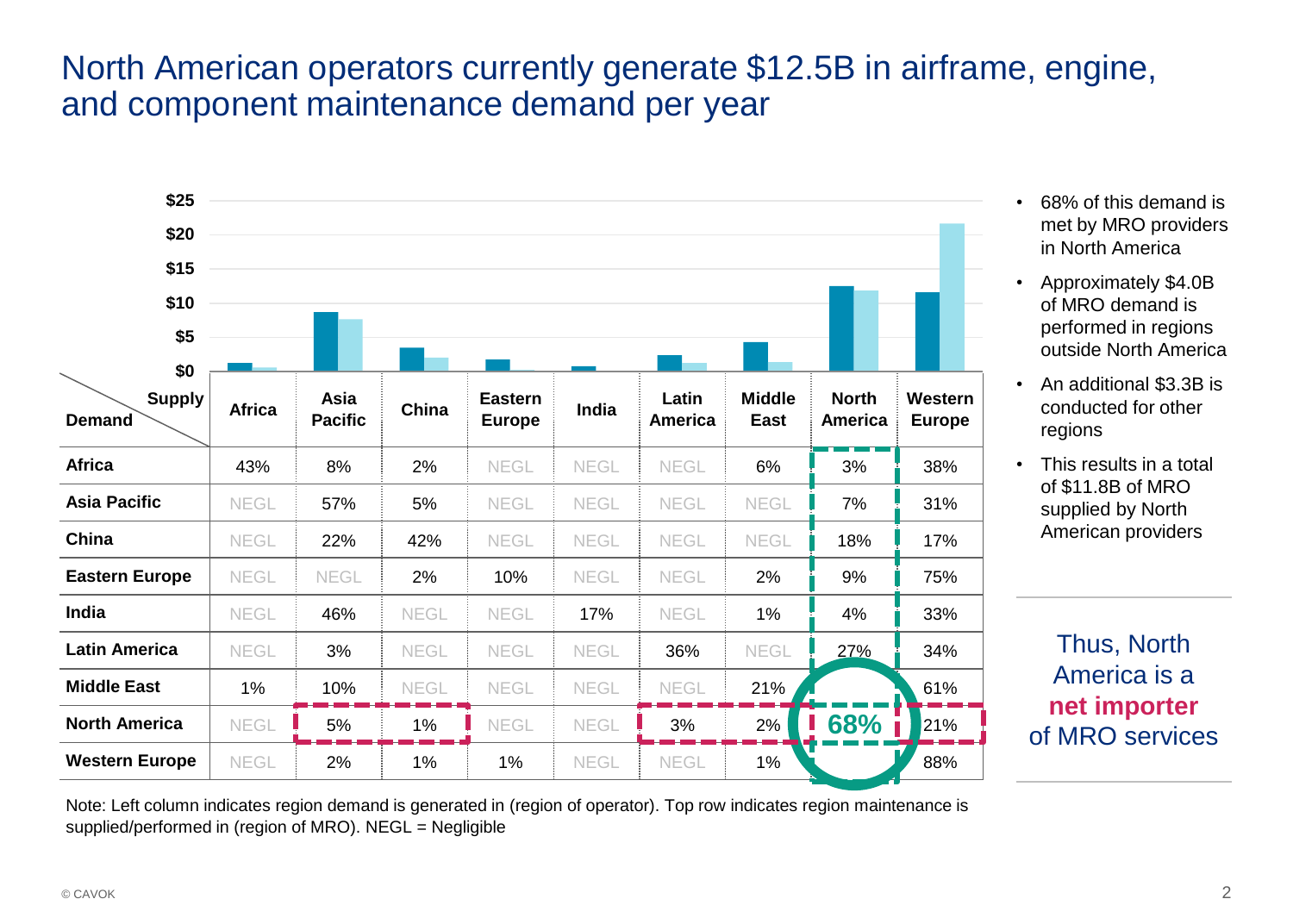The US civil aviation maintenance industry employees nearly 274,000 people and generates \$43.1B in economic activity. MRO accounts for 75.3% of the total employment in the US with 206,215 employees.



MRO generates over 46.5% of the economic activity or \$20.1B. With 24.7% of the total employment, parts manufacturing and distribution, accounts for 53.5% of the total economic activity or \$23.0B.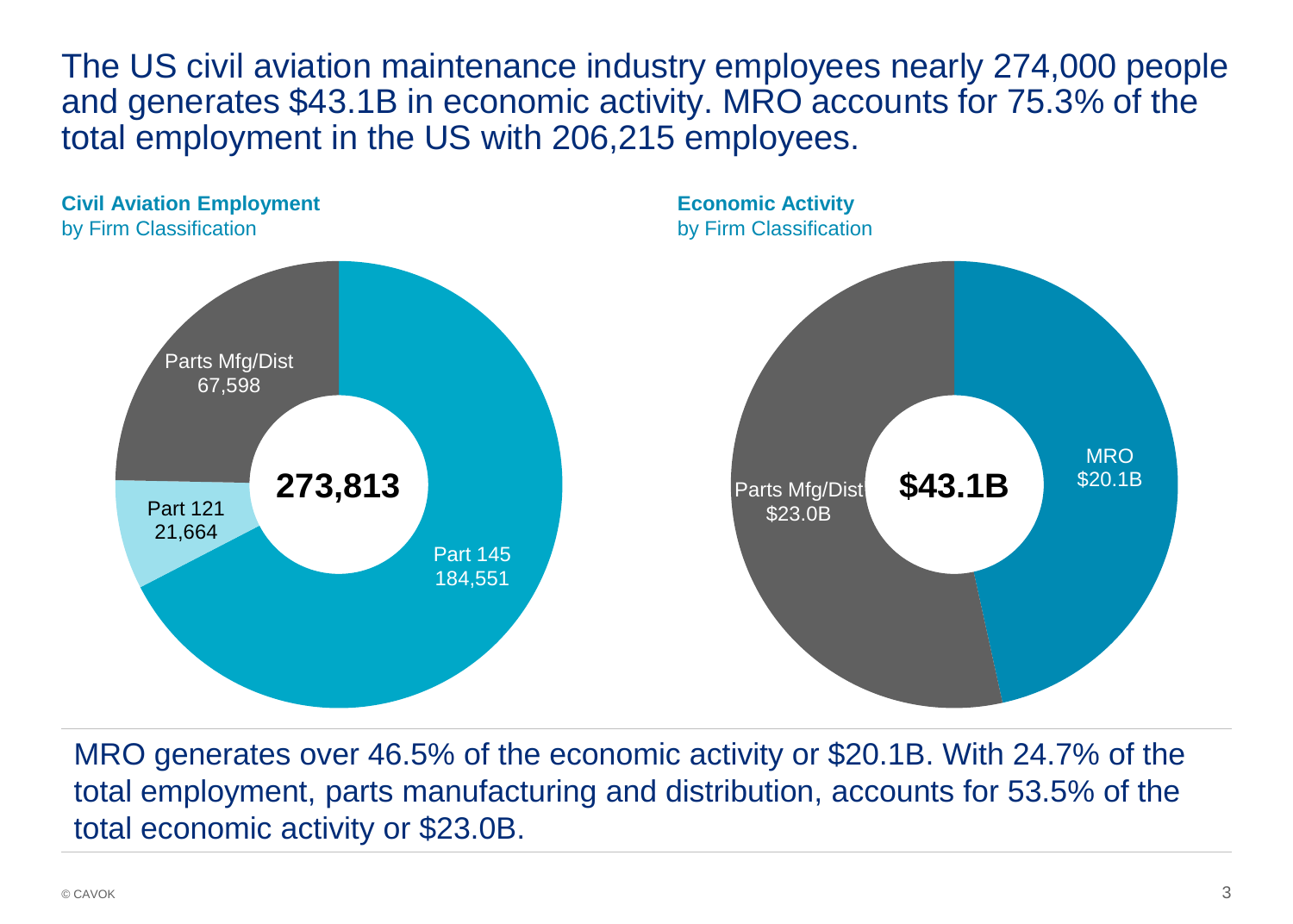### California, Florida, and Texas combined are home to nearly 40% of the repair stations in the United States and its territories



Delta Air Lines, United Airlines, American Airlines, Boeing, and AAR are the largest employers in the United States and its territories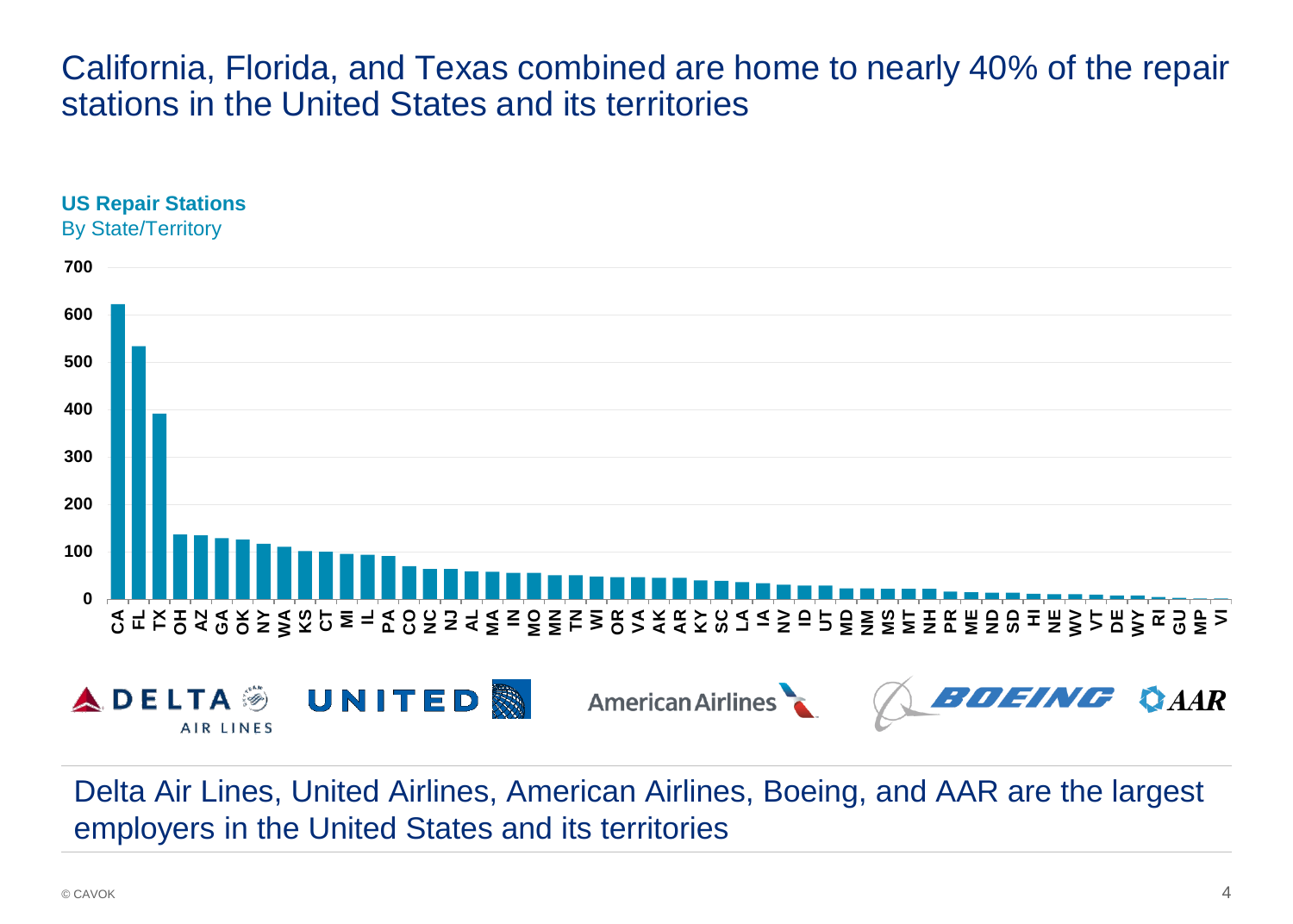California, Texas, Washington, Georgia, Florida, and Arizona combined represent 48% of the total U.S. civil aviation maintenance employment with an estimated 130,244 employees.



California and Arizona generate the most economic activity followed by Washington, Texas, Connecticut, and Kansas; together, these six states generate nearly 50% of the total economic activity.

**CA AZ WA TX CT KS GA FL IA OH NY MI OK IL VA IN NE NJ NC AL PA TN MN MA LA MD WI OR CO UT MO SC AR NV ME DE MS VT WV KY NM NH HI AK SD ID ND RI MT PR WY GU MP VI**

**\$0 \$1**